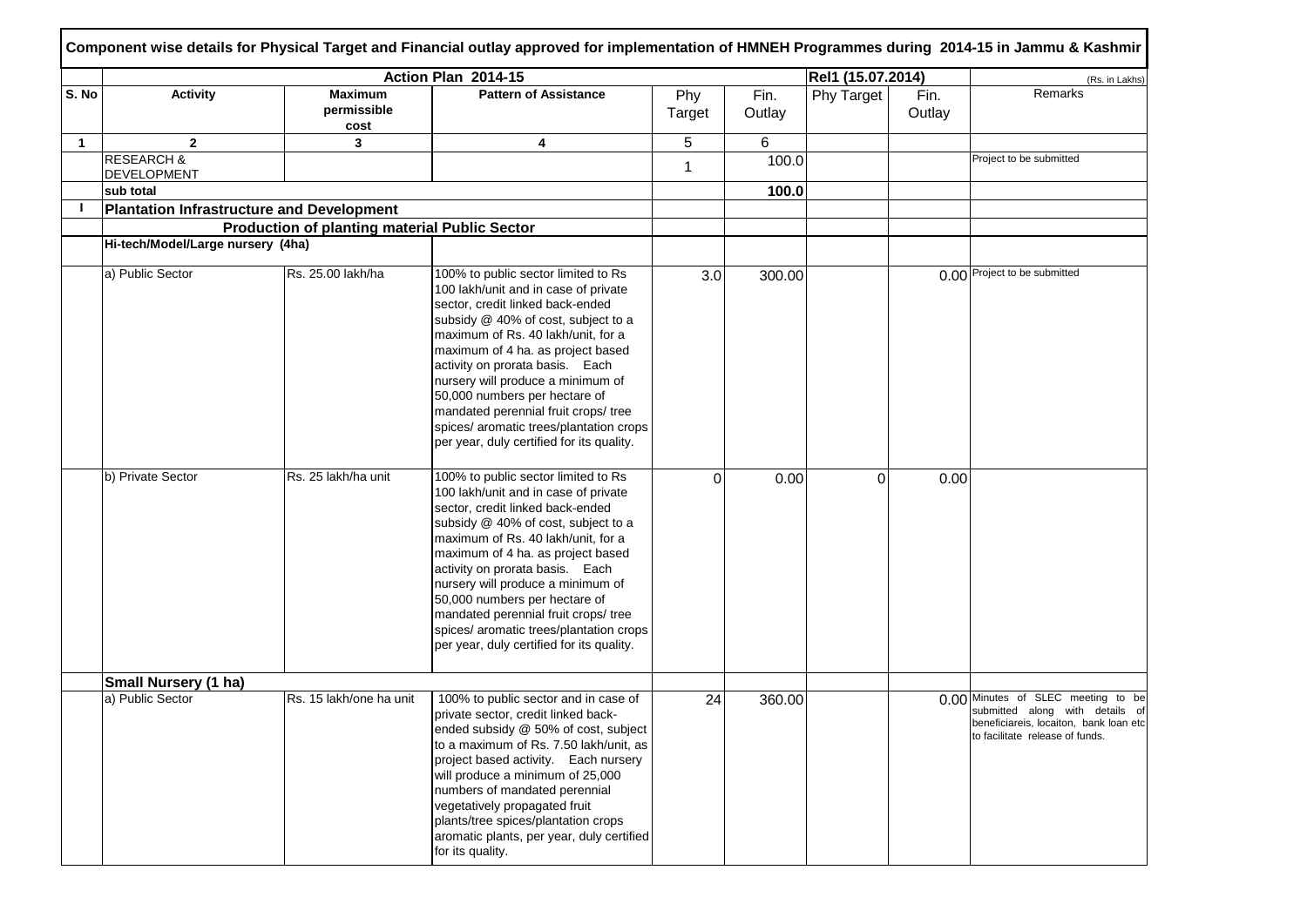| b) Private Sector                                           | Rs. 15 lakh/one ha unit                                      | 100% to public sector and in case of<br>private sector, credit linked back-<br>ended subsidy of cost, subject to a<br>maximum of Rs. 7.50 lakh/unit, as<br>project based activity. Each nursery<br>will produce a minimum of 25,000<br>numbers of mandated perennial<br>vegetatively propagated fruit<br>plants/tree spices/plantation crops per<br>year, aromatic plants, duly certified for<br>its quality. |               | 0.00  |             | 0.00 |                         |
|-------------------------------------------------------------|--------------------------------------------------------------|---------------------------------------------------------------------------------------------------------------------------------------------------------------------------------------------------------------------------------------------------------------------------------------------------------------------------------------------------------------------------------------------------------------|---------------|-------|-------------|------|-------------------------|
| Upgrading nursery Infrastructure to meet acceditation norms |                                                              |                                                                                                                                                                                                                                                                                                                                                                                                               |               |       |             |      |                         |
| a) Public Sector                                            | Rs.<br>to<br>Up<br>lakh/nursery of 4 ha, on<br>prorata basis | 10.00 100% of Public Sector                                                                                                                                                                                                                                                                                                                                                                                   | 5.0           | 50.00 |             | 0.00 |                         |
| b) Private sector                                           | to<br>Up<br>Rs.<br>prorata basis                             | 10.00 50% of cost to Private sector subject<br>lakh/nursery of 4 ha, on to a maximum of Rs. 5.00<br>lakh/nursery.                                                                                                                                                                                                                                                                                             | $\mathcal{P}$ | 10.00 |             | 0.00 |                         |
| Setting up of new TC Units.                                 |                                                              |                                                                                                                                                                                                                                                                                                                                                                                                               |               |       |             |      |                         |
| a) Public Sector                                            | Rs. 250.00 lakh                                              | 100% of cost to public sector                                                                                                                                                                                                                                                                                                                                                                                 |               | 50.00 |             |      | Project to be submitted |
| b) Private sector                                           | Rs. 250.00 lakh                                              | 40% of cost to private sector                                                                                                                                                                                                                                                                                                                                                                                 | $\Omega$      | 0.00  |             | 0.00 |                         |
| Seed production for vegetables and spices                   |                                                              |                                                                                                                                                                                                                                                                                                                                                                                                               |               |       |             |      |                         |
| Open pollinated crops                                       |                                                              |                                                                                                                                                                                                                                                                                                                                                                                                               |               |       |             |      |                         |
| a) Public Sector                                            | Rs. 35,000/ha                                                | For public sector 100%, for private<br>sector 35% in general areas and 50%<br>in NE & Himalayan States, Tribal Sub<br>Plans (TSP) areas, Andaman &<br>Nicobar & Lakshadweep Islands,<br>limited to 5 ha. Output target of<br>seed for each crop will be fixed by the<br>individual state.                                                                                                                     | 10            | 3.50  |             | 0.00 |                         |
| b) Private sector                                           | Rs. 35,000/ha                                                | For public sector 100%, for private<br>sector 35% in general areas and 50%<br>in NE & Himalayan States, Tribal Sub<br>Plans (TSP) areas, Andaman &<br>Nicobar & Lakshadweep Islands,<br>limited to 5 ha. Output target of<br>seed for each crop will be fixed by the<br>individual state.                                                                                                                     | $\Omega$      | 0.00  | $\mathbf 0$ | 0.00 |                         |
| <b>Hybrid seeds</b>                                         |                                                              |                                                                                                                                                                                                                                                                                                                                                                                                               |               |       |             |      |                         |
| a) Public Sector                                            | Rs. 1.50 lakh/ha                                             | For public sector 100%, for private<br>sector 35% in general areas and 50%<br>in NE & Himalayan States, TSP areas,<br>Andaman & Nicobar & Lakshadweep<br>Islands, limited to 5 ha. Output<br>target of seed for each crop will be<br>fixed by the individual state for each<br>beneficiary, before releasing funds.                                                                                           | っ             | 3.00  |             | 0.00 |                         |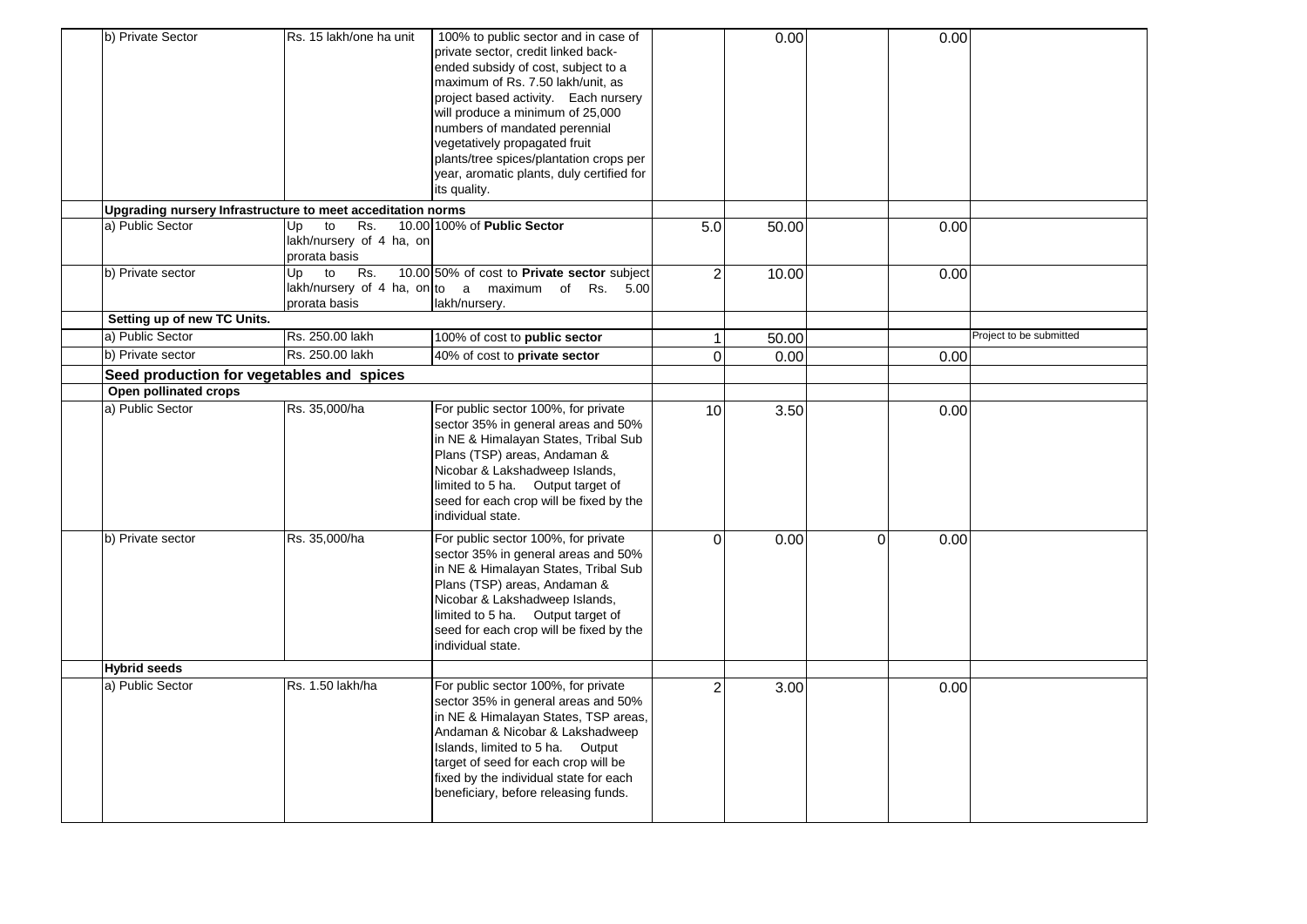|                | b) Private sector                                                         | Rs. 1.50 lakh/ha                              | For public sector 100%, for private<br>sector 35% in general areas and 50%<br>in NE & Himalayan States, TSP areas,<br>Andaman & Nicobar & Lakshadweep<br>Islands, limited to 5 ha. Output<br>target of seed for each crop will be<br>fixed by the individual state for each<br>beneficiary, before releasing funds. | $\Omega$        | 0.00   |                | 0.00 |                         |
|----------------|---------------------------------------------------------------------------|-----------------------------------------------|---------------------------------------------------------------------------------------------------------------------------------------------------------------------------------------------------------------------------------------------------------------------------------------------------------------------|-----------------|--------|----------------|------|-------------------------|
|                |                                                                           | Associations recognized by NHB/ MoA, PSU)     | Import of planting material for trial & demonstration purpose (By State Government, Grower                                                                                                                                                                                                                          |                 |        |                |      |                         |
|                | a) Public sector                                                          | Rs. 100.00 lakh                               | 100% of cost for State Govt. PSUs.<br>as project based                                                                                                                                                                                                                                                              |                 | 150.00 |                |      | Project to be submitted |
|                | b) Private sector                                                         | Rs. 100.00 lakh                               | 50% to Grower Associations.                                                                                                                                                                                                                                                                                         | $\mathbf 0$     | 0.00   | $\overline{O}$ | 0.00 |                         |
|                | Sub-total Planting material                                               |                                               |                                                                                                                                                                                                                                                                                                                     | 27.00           | 926.50 | 0.00           | 0.00 |                         |
| $\overline{2}$ |                                                                           | Establishment of new gardens / Area Expansion |                                                                                                                                                                                                                                                                                                                     |                 |        |                |      |                         |
|                |                                                                           | maximum area of 4 ha per beneficiary)         | Fruit crops other than cost intensive crops using normal spacing (For a                                                                                                                                                                                                                                             |                 |        |                |      |                         |
|                | <b>Fruits - Perennials</b>                                                |                                               |                                                                                                                                                                                                                                                                                                                     |                 |        |                |      |                         |
|                | (a) Cost intensive crops                                                  |                                               |                                                                                                                                                                                                                                                                                                                     |                 |        |                |      |                         |
|                | ii) Strawberry                                                            |                                               |                                                                                                                                                                                                                                                                                                                     |                 |        |                |      |                         |
|                | a) Integrated package with drip Rs. 2.80 lakh/ha<br>irrigation & mulching |                                               | Maximum of Rs. 1.12 lakh/ per ha.<br>(40% of cost) for meeting the<br>expenditure on planting material and<br>cost of material for drip irrigation,<br>mulching and INM/IPM, in one<br>installment.                                                                                                                 | 2.0             | 2.80   | 0.0            | 0.00 |                         |
|                | b) Without integration                                                    | Rs. 1.25 lakh/ha                              | Maximum of Rs. 0.50 lakh/ha (40% of<br>cost) for meeting the expenditure on<br>planting material and cost of<br>INM/IPM one installment.<br>For (a) and (b) above, in the case of<br>TSP areas, Andaman & Nicobar and<br>Lakshadweep Islands, assistance will<br>be @ 50% of cost.                                  | 8               | 5.00   | $\Omega$       | 0.00 |                         |
|                | sub total                                                                 |                                               |                                                                                                                                                                                                                                                                                                                     | 10 <sup>1</sup> | 7.80   | $\bf{0}$       | 0.00 |                         |
|                | <b>Maintenance without Integration</b>                                    |                                               |                                                                                                                                                                                                                                                                                                                     |                 |        |                |      |                         |
|                | 1st Year                                                                  |                                               |                                                                                                                                                                                                                                                                                                                     | $\overline{0}$  | 0.00   | $\overline{O}$ | 0.00 |                         |
|                | 2nd Year                                                                  |                                               |                                                                                                                                                                                                                                                                                                                     | $\Omega$        | 0.00   | $\Omega$       | 0.00 |                         |
|                | vii) Papaya                                                               |                                               |                                                                                                                                                                                                                                                                                                                     |                 |        |                |      |                         |
|                | a) Integrated package with<br>drip irrigation.                            | Rs. 2.00 lakh/ha.                             | Maximum of Rs. 0.80 lakh/ha (40% of<br>the cost) for meeting expenditure on<br>planting material, drip irrigation and<br>cost of material for INM/IPM, in 2<br>installments (75:25).                                                                                                                                | $\Omega$        | 0.00   | $\Omega$       | 0.00 |                         |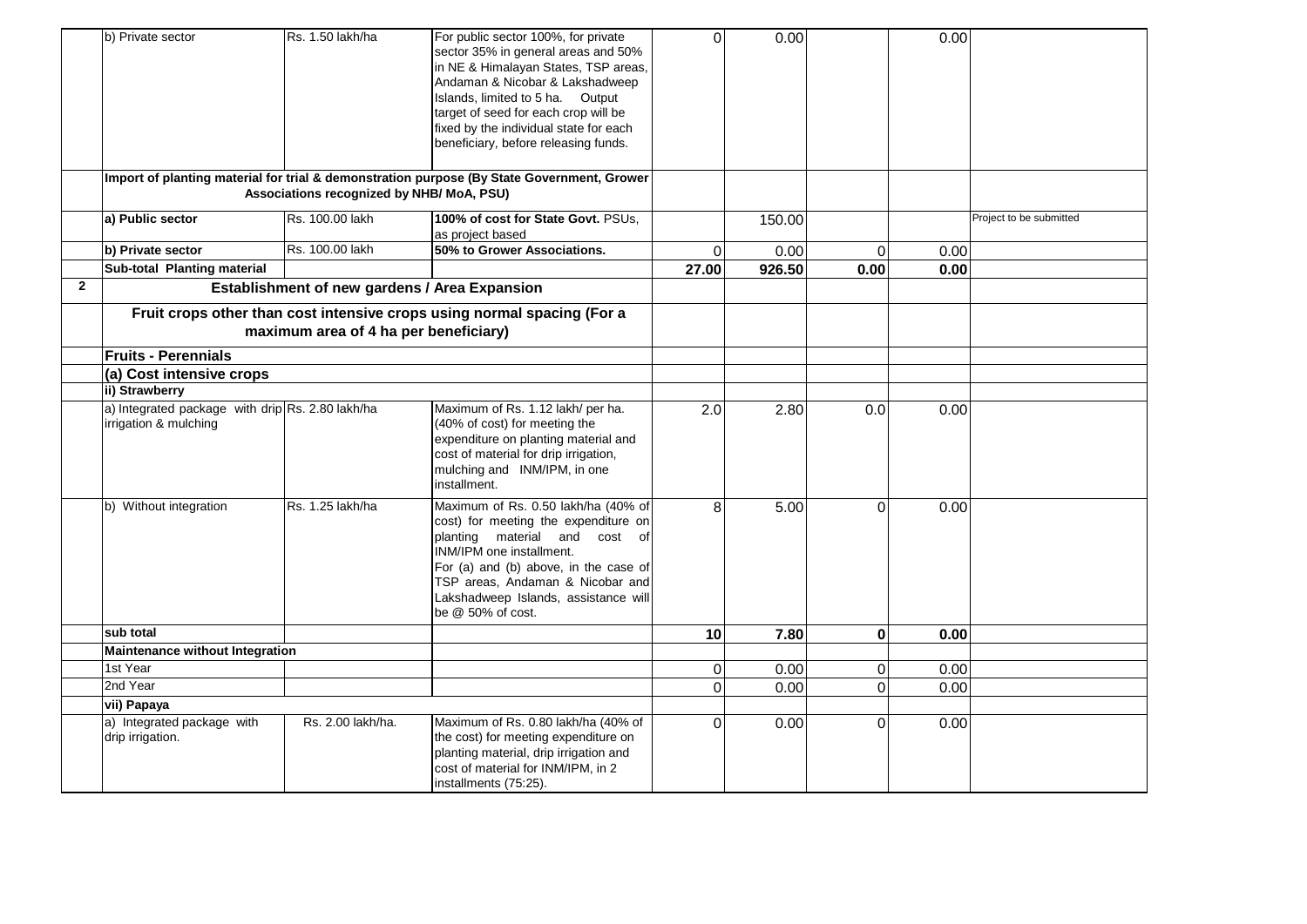| b) Without integration                                                            | Rs. 60,000/ha     | Maximum of Rs. 0.30 lakh/ha (50 % of<br>cost) for meeting the expenditure on<br>planting material and cost of INM/IPM<br>in 2 installments (75:25).<br>For (a) and (b) above, in the case of<br>NE and Himalayan States, TSP areas,<br>Andaman<br>&<br>Nicobar<br>and<br>Lakshadweep Islands, assistance will<br>be @ 50% of cost in 2 installments<br>(75:25).                                         | 6              | 1.35   | 8              | 1.80   |  |
|-----------------------------------------------------------------------------------|-------------------|---------------------------------------------------------------------------------------------------------------------------------------------------------------------------------------------------------------------------------------------------------------------------------------------------------------------------------------------------------------------------------------------------------|----------------|--------|----------------|--------|--|
| sub total                                                                         |                   |                                                                                                                                                                                                                                                                                                                                                                                                         | $6 \mid$       | 1.35   | 8              | 1.80   |  |
| Maintenance without Integration<br>1st Year                                       |                   |                                                                                                                                                                                                                                                                                                                                                                                                         |                |        |                |        |  |
|                                                                                   |                   |                                                                                                                                                                                                                                                                                                                                                                                                         | $\Omega$       | 0.00   | $\overline{0}$ | 0.00   |  |
| ix) High density planting (mango, guava, litchi, pomegranate, apple, citrus etc). |                   |                                                                                                                                                                                                                                                                                                                                                                                                         |                |        |                |        |  |
| a) Integrated package with drip<br>irrigation                                     | Rs. 1.50 lakh /ha | Maximum of Rs. 0.60 lakh per ha.<br>(40% of cost) for meeting the<br>expenditure on planting material, cost<br>of drip system, INM/IPM, canopy<br>management etc., in 3 installments of<br>60:20:20 subject to survival rate of<br>75% in 2nd year and 90% in 3 <sup>rd</sup> year).                                                                                                                    | 3              | 1.35   | 11             | 4.95   |  |
| b) Without Integration.                                                           | Rs. 1.00 lakh/ha. | Maximum of Rs. 0.40 lakh/ha (40% of<br>the cost) for meeting the expenditure<br>on planting material and cost of<br>INM/IPM in 3 installments (60:20:20).<br>For (a) and (b) above, in the case of<br>TSP areas, Andaman & Nicobar and<br>Lakshadweep Islands, assistance will<br>be @ 50% of cost in 3 installments of<br>60:20:20 subject to survival rate of<br>75% in 2nd year and 90% in 3rd year) | 91.5           | 27.45  | 100            | 30.00  |  |
| sub total                                                                         |                   |                                                                                                                                                                                                                                                                                                                                                                                                         | 95             | 28.80  | 111            | 34.95  |  |
| Maintenance without Integration                                                   |                   |                                                                                                                                                                                                                                                                                                                                                                                                         |                |        |                |        |  |
| 1st Year                                                                          |                   |                                                                                                                                                                                                                                                                                                                                                                                                         | $\overline{0}$ | 0.00   | 0              | 0.00   |  |
| 2nd Year                                                                          |                   |                                                                                                                                                                                                                                                                                                                                                                                                         | $\Omega$       | 0.00   | $\Omega$       | 0.00   |  |
| (b) Fruit crops other than cost intensive crops using normal spacing              |                   |                                                                                                                                                                                                                                                                                                                                                                                                         |                |        |                |        |  |
| a) Integrated package with drip Rs. 1.00 lakh/ha<br>irrigation                    |                   | Maximum of Rs. 0.40 lakh/ ha. (40%<br>of cost) for meeting the expenditure on<br>planting material, cost of drip system,<br>INM/IPM, canopy management etc in<br>3 installments of 60:20:20 subject to<br>survival rate of 75% in 2nd year & 90%<br>in 3rd year for perennial crops and for<br>non perennial crops in 2 installments<br>of 75:25.                                                       | 4              | 1.20   | 8              | 2.40   |  |
| b) Without Integration                                                            | Rs. 60,000/ha     | Maximum of Rs. 0.30 lakh/ha (50 % of<br>cost) for meeting the expenditure on<br>planting material and cost of INM/IPM<br>in 3 installments of 60:20:20.                                                                                                                                                                                                                                                 | 2000           | 360.00 | 2000           | 360.00 |  |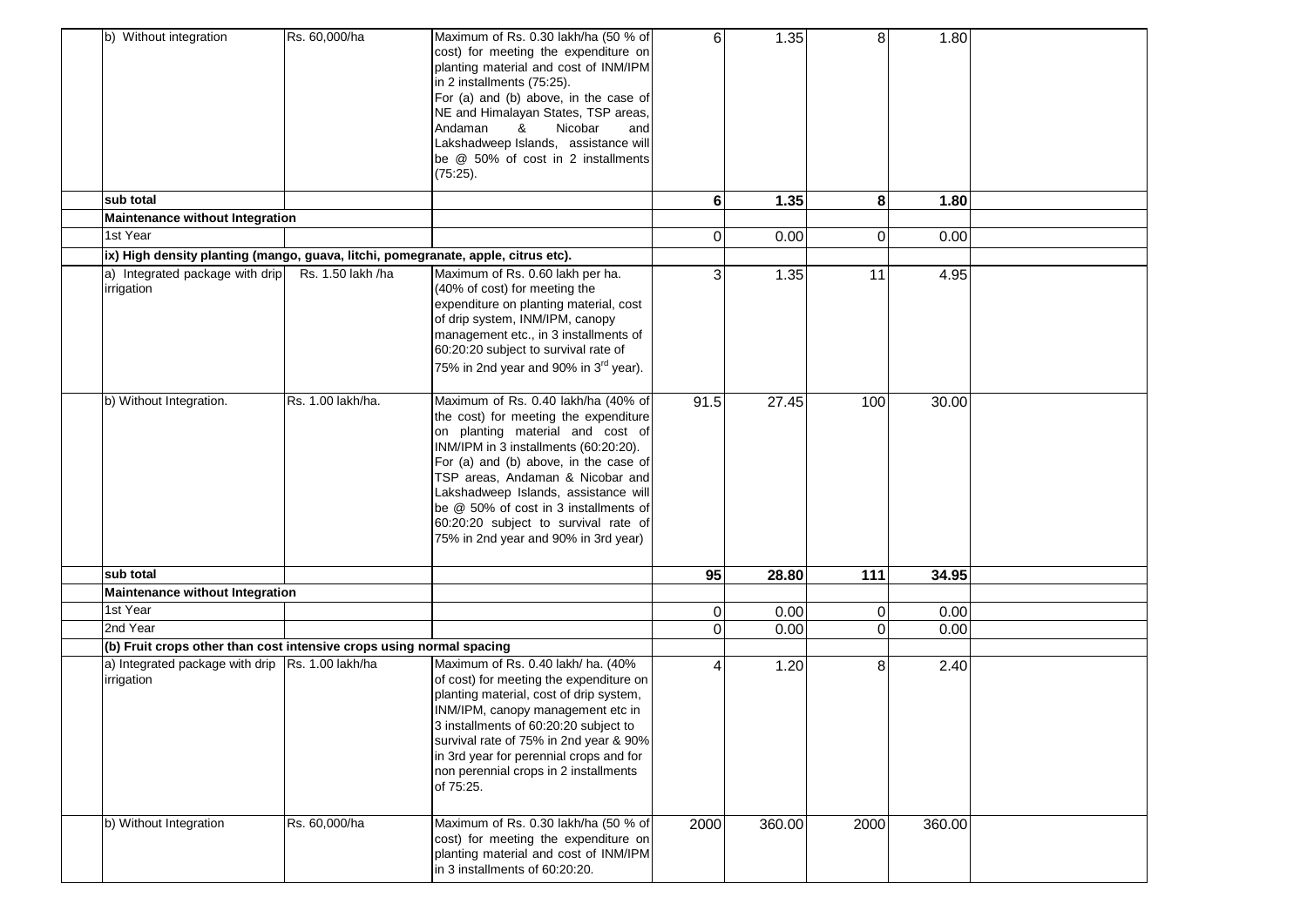|                         | sub total                                                    |                                                      |                                                                                                                                                                                                                                                                                                     | 2004    | 361.20 | 2008    | 362.40 |                                                                                                                                                    |
|-------------------------|--------------------------------------------------------------|------------------------------------------------------|-----------------------------------------------------------------------------------------------------------------------------------------------------------------------------------------------------------------------------------------------------------------------------------------------------|---------|--------|---------|--------|----------------------------------------------------------------------------------------------------------------------------------------------------|
|                         | Maintenance without Integration                              |                                                      |                                                                                                                                                                                                                                                                                                     |         |        |         |        |                                                                                                                                                    |
|                         | 1st Year                                                     |                                                      |                                                                                                                                                                                                                                                                                                     | 450     | 27.00  | 450     | 27.00  |                                                                                                                                                    |
|                         | 2nd Year                                                     |                                                      |                                                                                                                                                                                                                                                                                                     | 450     | 27.00  | 450     | 27.00  |                                                                                                                                                    |
|                         | Sub-total maintenance                                        |                                                      |                                                                                                                                                                                                                                                                                                     | 900.00  | 54.00  | 900.00  | 54.00  |                                                                                                                                                    |
|                         |                                                              | Vegetable (For maximum area of 2 ha per beneficiary) |                                                                                                                                                                                                                                                                                                     |         |        |         |        |                                                                                                                                                    |
|                         | <b>Hybrid</b>                                                | Rs.50,000/ha                                         | 40% of cost in general areas                                                                                                                                                                                                                                                                        | 250     | 62.50  | 250     | 62.50  |                                                                                                                                                    |
|                         | Sub-total                                                    |                                                      |                                                                                                                                                                                                                                                                                                     | 250     | 62.50  | 250     | 62.50  |                                                                                                                                                    |
| 3                       | Flowers (For a maximum of 2 ha per beneficiary)              |                                                      |                                                                                                                                                                                                                                                                                                     |         |        |         |        |                                                                                                                                                    |
|                         | <b>Cut flowers</b>                                           |                                                      |                                                                                                                                                                                                                                                                                                     |         |        |         |        |                                                                                                                                                    |
|                         | Small & Marginal Farmers                                     | Rs. 1.00 lakh/ha                                     | 50% of cost in NE & HS, TSP areas,<br>A&N and Lakshadweep Islands.                                                                                                                                                                                                                                  | 100.0   | 50.00  | 100.0   | 50.00  |                                                                                                                                                    |
|                         | Other farmers                                                | do                                                   | 50% of cost in NE & HS, TSP areas,<br>A&N and Lakshadweep Islands.                                                                                                                                                                                                                                  | 0.0     | 0.00   | 0.0     | 0.00   |                                                                                                                                                    |
|                         | <b>Bulbulous flowers</b>                                     |                                                      |                                                                                                                                                                                                                                                                                                     |         |        |         |        |                                                                                                                                                    |
|                         | <b>Small &amp; Marginal Farmers</b>                          | Rs. 1.50 lakh/ha                                     | 50% of cost in NE & HS, TSP areas,<br>A&N and Lakshadweep Islands.                                                                                                                                                                                                                                  | 1.0     | 0.75   | 1.0     | 0.75   |                                                                                                                                                    |
|                         | Other farmers                                                | do                                                   | 50% of cost in NE & HS, TSP areas,<br>A&N and Lakshadweep Islands.                                                                                                                                                                                                                                  | 0.0     | 0.00   | 0.0     | 0.00   |                                                                                                                                                    |
|                         | Sub-total                                                    |                                                      |                                                                                                                                                                                                                                                                                                     | 101.0   | 50.75  | 101.0   | 50.75  |                                                                                                                                                    |
| $\overline{\mathbf{4}}$ | Spices (For a maximum area of 4 ha per beneficiary)          |                                                      |                                                                                                                                                                                                                                                                                                     |         |        |         |        |                                                                                                                                                    |
|                         | Aromatic Plants (For a maximum area of 4 ha per beneficiary) |                                                      |                                                                                                                                                                                                                                                                                                     |         |        |         |        |                                                                                                                                                    |
|                         | (a) Cost intensive aromatic plant Rs. 1,00,000/ha            |                                                      | 40% of cost, subject to a maximum of<br>Rs.40,000/- per ha, for meeting the<br>expenditure on planting material and<br>cost of material for INM/IPM etc.                                                                                                                                            | 9.0     | 4.50   | 9.0     | 4.50   |                                                                                                                                                    |
|                         | (b) Other aromatic plants                                    | Rs. 40,000/ha                                        | 40% of cost, subject to a maximum of<br>Rs.16,000/- per ha, for meeting the<br>expenditure on planting material and<br>cost of material for INM/IPM etc.<br>For (i) and (ii) above, in the case of<br>TSP areas, Andaman & Nicobar and<br>Lakshadweep Islands, assistance will<br>be @ 50% of cost. | 8.0     | 1.60   | 8.0     | 1.60   |                                                                                                                                                    |
|                         | Sub-total                                                    |                                                      |                                                                                                                                                                                                                                                                                                     | 17.00   | 6.10   | 17.00   | 6.10   |                                                                                                                                                    |
|                         | <b>Grand Total Area Exp.</b>                                 |                                                      |                                                                                                                                                                                                                                                                                                     | 2482.50 | 518.50 | 2495.00 | 518.50 |                                                                                                                                                    |
|                         | <b>Grand Total Maintenance</b>                               |                                                      |                                                                                                                                                                                                                                                                                                     | 900.00  | 54.00  | 900.00  | 54.00  |                                                                                                                                                    |
|                         | <b>Mushrooms</b>                                             |                                                      |                                                                                                                                                                                                                                                                                                     |         |        |         |        |                                                                                                                                                    |
|                         | <b>Production unit</b>                                       |                                                      |                                                                                                                                                                                                                                                                                                     |         |        |         |        |                                                                                                                                                    |
|                         | <b>Public Sector</b>                                         | Rs. 20.00 lakh/ unit                                 | 100% of the cost.                                                                                                                                                                                                                                                                                   | 2.0     | 40.00  |         |        | 0.00 Minutes of SLEC meeting to be<br>submitted along with details of<br>beneficiareis, locaiton, bank loan etc<br>to facilitate release of funds. |
|                         | <b>Private Sector</b>                                        | Rs. 20.00 lakh/ unit                                 | 40% of cost for private sector, for<br>the<br>expenditure<br>meeting<br>on<br>infrastructure, as credit linked back<br>ended subsidy.                                                                                                                                                               | 0.0     | 0.00   | 0.0     | 0.00   |                                                                                                                                                    |
|                         | Spawn making unit                                            |                                                      |                                                                                                                                                                                                                                                                                                     |         |        |         |        |                                                                                                                                                    |
|                         | <b>Public Sector</b>                                         | Rs. 15 lakh/ unit                                    | 100% of the cost.                                                                                                                                                                                                                                                                                   | 1.0     | 15.00  |         |        | 0.00 Minutes of SLEC meeting to be<br>submitted along with details of<br>beneficiareis, locaiton, bank loan etc<br>to facilitate release of funds. |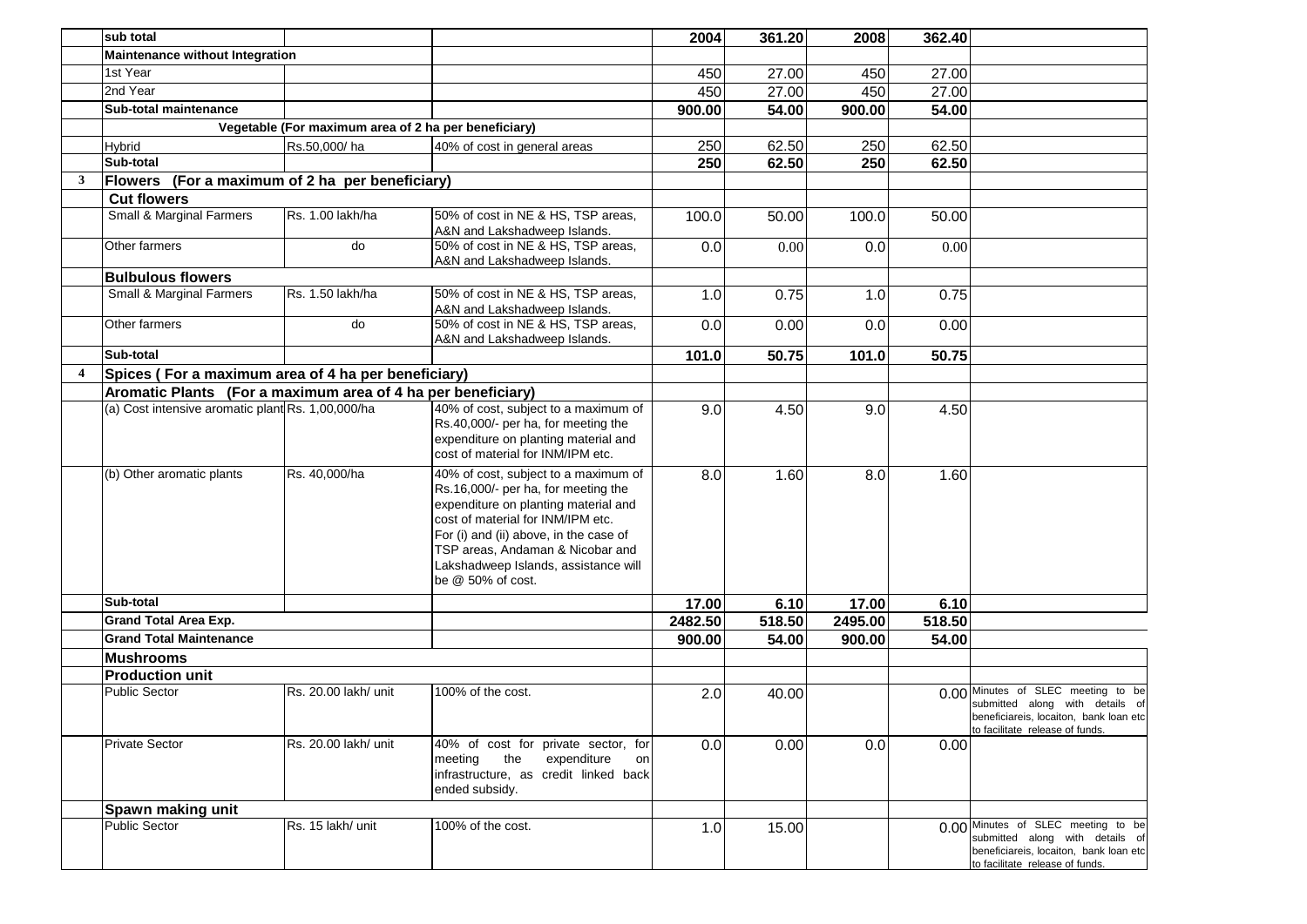|   | <b>Private Sector</b>                                                                    | Rs. 15 lakh/ unit                | 40% of cost for private sector, for<br>the<br>expenditure<br>meeting<br>on<br>infrastructure, as credit linked back<br>ended subsidy. | 0.0      | 0.00   | 0.0            | 0.00   |                                                                                                                                                |
|---|------------------------------------------------------------------------------------------|----------------------------------|---------------------------------------------------------------------------------------------------------------------------------------|----------|--------|----------------|--------|------------------------------------------------------------------------------------------------------------------------------------------------|
|   | <b>Sub-total Mushroom</b>                                                                |                                  |                                                                                                                                       | 3.00     | 55.00  | 0.00           | 0.00   |                                                                                                                                                |
| 5 | Rejuvenation/replacement of<br>senile plantation including<br>Canopy management. Mango   | Rs. 40.000/ha                    | 50% of the total cost subject to a<br>maximum of Rs. 20,000/ha limited to<br>two ha per beneficiary.                                  | 3100     | 620.00 | 2000           |        | 400.00 To be implemented as per guidelines<br>circulated                                                                                       |
|   | Sub-total                                                                                |                                  |                                                                                                                                       | 3100     | 620.00 | 2000           | 400.00 |                                                                                                                                                |
|   | <b>Creation of Water resources</b>                                                       |                                  |                                                                                                                                       |          |        |                |        |                                                                                                                                                |
|   | <b>Community tanks</b>                                                                   |                                  |                                                                                                                                       |          |        |                |        |                                                                                                                                                |
|   | i) Community tanks/on farm ponds/on farm water reservoirs with use of                    |                                  | plastic/RCC lining - (10 ha. of command area, with pond size of 100m x 100m x                                                         |          |        |                |        |                                                                                                                                                |
|   | Community tanks/on farm ponds/on farm water reservoirs with use of<br>plastic/RCC lining |                                  |                                                                                                                                       |          |        |                |        |                                                                                                                                                |
|   | Plain areas                                                                              | Rs. 20.00 lakh in plain<br>areas | 100% of cost for 10 ha command                                                                                                        | $\Omega$ | 0.0    | $\overline{0}$ | 0.0    |                                                                                                                                                |
|   | Hilly areas.                                                                             | areas.                           | Rs. 25 lakh/ unit for Hilly 100% of cost for 10 ha command                                                                            | 1        | 25.00  | $\overline{2}$ | 50.00  |                                                                                                                                                |
|   | ii) Water harvesting system for individuals- for storage of water in<br>20mx20mx3m       |                                  |                                                                                                                                       |          |        |                |        |                                                                                                                                                |
|   | Plain areas                                                                              | areas and                        | Rs. 1.50 lakh/unit in plain 50% of cost. Maintenance to be<br>ensured by the beneficiary.                                             | $\Omega$ | 0.0    | $\Omega$       | 0.0    |                                                                                                                                                |
|   | Hilly areas.                                                                             | areas                            | Rs. 1.80 lakh/unit in hilly 50% of cost. Maintenance to be<br>ensured by the beneficiary.                                             | 152      | 136.80 | 100            | 90.00  |                                                                                                                                                |
|   | Sub-total                                                                                |                                  |                                                                                                                                       | 153      | 161.80 | 102            | 140.00 |                                                                                                                                                |
| 5 |                                                                                          | <b>Protected cultivation</b>     |                                                                                                                                       |          |        |                |        |                                                                                                                                                |
|   | a) Green House structure                                                                 |                                  |                                                                                                                                       |          |        |                |        |                                                                                                                                                |
|   | Fan & Pad system                                                                         | higher for Hilly areas           | Rs. 1650/Sq.m (up to 50% of cost for a maximum area of<br>area 500 Sq. m) 15% 4000 sq. m per beneficiary.                             | 0.05     | 4.74   |                |        | 0.00 Minutes of SLEC meeting to be<br>submitted along with details of<br>beneficiareis,<br>locaiton,<br>etc to<br>facilitate release of funds. |
|   | (b) Naturally ventilated system                                                          |                                  |                                                                                                                                       |          |        |                |        |                                                                                                                                                |
|   | (i) Tubular structur                                                                     | area 500 Sq. m)                  | Rs. 1060/Sq.m (up to 50% of the cost limited to 4000 Sq.m<br>per beneficiary.                                                         | 4.52     | 239.59 | 1.00           | 53.00  |                                                                                                                                                |
|   | ii) Wooden structure                                                                     | Rs. 621/Sq. m for hilly<br>areas | 50% of the cost limited to 20 units<br>(each unit not to exceed 200 Sq.m per                                                          | 6.26     | 194.22 | 1.00           | 31.05  |                                                                                                                                                |
|   |                                                                                          |                                  | beneficiary).                                                                                                                         |          |        |                |        |                                                                                                                                                |
|   | iii) Bamboo structure                                                                    | Rs. 450/Sq. m                    | 50% of the cost limited to 20 units<br>(each unit should not exceed 200 Sqm<br>per beneficiary.                                       | 0.00     | 0.00   |                | 0.00   |                                                                                                                                                |
|   | liii) Bamboo structure                                                                   | Rs. 518/Sq. m for hilly<br>areas | 50% of the cost limited to 20 units<br>(each unit should not exceed 200 Sqm<br>per beneficiary.                                       | 0.38     | 9.89   |                | 0.00   |                                                                                                                                                |
|   | c) Plastic Mulching                                                                      |                                  |                                                                                                                                       |          |        |                |        |                                                                                                                                                |
|   | <b>Plastic Mulching</b>                                                                  | Rs. 32,000/ha                    | 50% of the total cost limited to 2 ha<br>per beneficiary.                                                                             | $\Omega$ | 0.00   |                | 0.00   |                                                                                                                                                |
|   | <b>Plastic Mulching</b>                                                                  | Rs. 36,800/ha for hilly<br>areas | 50% of the total cost limited to 2 ha<br>per beneficiary.                                                                             | 17       | 3.13   |                | 0.00   |                                                                                                                                                |
|   | d) Shade Net House                                                                       |                                  |                                                                                                                                       |          |        |                |        |                                                                                                                                                |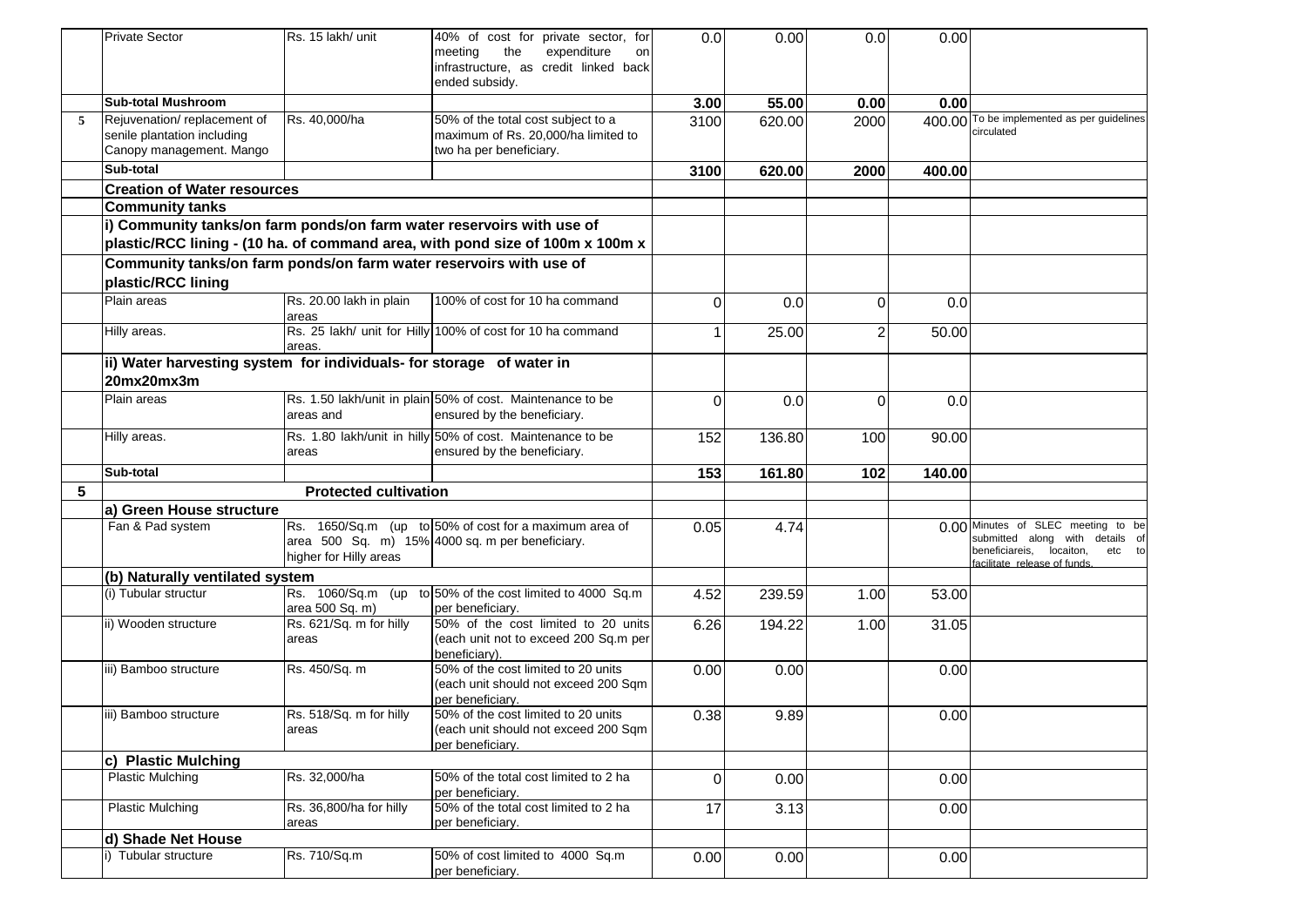|   | i) Tubular structure                                                                                         | Rs. 816/Sq.m for hilly<br>areas  | 50% of cost limited to 4000 Sq.m<br>per beneficiary.                                             | 1.44           | 58.55  | 1.00 | 40.80  |                                                                                                                                          |
|---|--------------------------------------------------------------------------------------------------------------|----------------------------------|--------------------------------------------------------------------------------------------------|----------------|--------|------|--------|------------------------------------------------------------------------------------------------------------------------------------------|
|   | ii) Wooden structure                                                                                         | Rs. 492/Sq.m                     | 50% of cost limited to 20 units<br>(each unit not to exceed 200 Sq.m)                            | 0.00           | 0.00   |      | 0.00   |                                                                                                                                          |
|   |                                                                                                              |                                  | per beneficiary.                                                                                 |                |        |      |        |                                                                                                                                          |
|   | ii) Wooden structure                                                                                         | Rs. 566/Sq.m for hilly<br>areas  | 50% of cost limited to 20 units<br>(each unit not to exceed 200 Sq.m)<br>per beneficiary.        | 0.30           | 8.49   |      | 0.00   |                                                                                                                                          |
|   | iii) Bamboo structure                                                                                        | Rs.360/Sq.m                      | 50% of cost limited to 20 units (each<br>unit not to exceed<br>200 sq.<br>m) per beneficiary.    | 0.00           | 0.00   |      | 0.00   |                                                                                                                                          |
|   | iii) Bamboo structure                                                                                        | Rs. 414/Sq. m for hilly<br>areas | 50% of cost limited to 20 units (each<br>unit not to exceed<br>200 sq.<br>m) per beneficiary.    | 0.31           | 6.51   |      | 0.00   |                                                                                                                                          |
|   | <b>Plastic Tunnels</b>                                                                                       | Rs. 60/Sq.m                      | 50% of cost limited 1000 sq. m per<br>beneficiary.                                               | $\Omega$       | 0.00   |      | 0.00   |                                                                                                                                          |
|   | <b>Plastic Tunnels</b>                                                                                       | Rs.75/Sq.m for hilly<br>areas.   | 50% of cost limited 1000 sq. m per<br>beneficiary.                                               | 0.00           | 0.00   |      | 0.00   |                                                                                                                                          |
|   | Walk in tunnels                                                                                              | Rs. 600/ Sq.m                    | 50% of the cost limited to 4000 sq.m.<br>(each unit not to exceed 800 Sq. m<br>per beneficiary). | 0.00           | 0.00   |      | 0.00   |                                                                                                                                          |
|   | e) Anti Bird/Anti Hail Nets                                                                                  | Rs.35/- per Sq.m                 | 50% of cost limited to 5000 Sq.m per<br>beneficiarv.                                             | 8.90           | 15.58  |      | 0.00   |                                                                                                                                          |
|   | f) Cost of planting material &<br>cultivation of high value<br>vegetables grown in poly<br>house             | Rs.140/Sq. m                     | 50% of cost limited to 4000 Sq.m per<br>beneficiary.                                             | $\Omega$       | 0.00   |      | 0.00   |                                                                                                                                          |
|   | h) Cost of planting material &<br>cultivation of Carnation &<br>Gerbera under poly<br>house/shade net house. | Rs. 610/Sq.m                     | 50% of cost limited to 4000 Sq. m per<br>beneficiary.                                            | 0.30           | 9.15   |      | 0.00   |                                                                                                                                          |
|   | i) Cost of planting material &<br>cultivation of Rose and lilum<br>under poly house/shade net<br>house       | Rs. 426/Sq.m                     | 50% of cost limited to 4000 Sq. m per<br>beneficiary.                                            | 0.80           | 17.04  |      | 0.00   |                                                                                                                                          |
|   | Sub-total protected cultivation                                                                              |                                  |                                                                                                  | 40.26          | 566.88 | 3.00 | 124.85 |                                                                                                                                          |
| 6 | Promotion of Integrated Nutrient Management(INM)/ Integrated Pest                                            |                                  |                                                                                                  |                |        |      |        |                                                                                                                                          |
|   | Promotion of IPM                                                                                             | Rs. 4000/ha                      | 30% of cost subject to a maximum of<br>Rs 1200/ha limited to 4.00 ha/<br>beneficiary.            | 4000           | 48.00  |      |        | 0.00 To be need based and taken up after<br>identifying problem of pest / disease<br>and nutrient deficiency.                            |
|   | Disease forecasting unit (PSUs) Rs. 6.00 lakh/unit                                                           |                                  | 100 % of costs.                                                                                  |                | 6.00   |      | 0.00   |                                                                                                                                          |
|   | <b>Bio control lab</b>                                                                                       |                                  |                                                                                                  |                |        |      |        |                                                                                                                                          |
|   | a) Public Sector                                                                                             | Rs. 90.00 lakh/unit              | 100% to Public sector                                                                            | $\overline{2}$ | 35.00  |      |        | Project to be submitted for 1st year                                                                                                     |
|   | b) Private Sector                                                                                            | Rs. 90.00 lakh/unit              | 50% to private sector.                                                                           |                | 0.00   |      | 0.00   |                                                                                                                                          |
|   | <b>Plant Health Clinic</b>                                                                                   |                                  |                                                                                                  |                |        |      |        |                                                                                                                                          |
|   | a) Public Sector                                                                                             | Rs. 25.00 lakhs/unit             | 100% to Public sector                                                                            | $\overline{0}$ | 0.00   |      | 0.00   |                                                                                                                                          |
|   | b) Private Sector                                                                                            | Rs. 25.00 lakhs/unit             | 50% to private sector.                                                                           |                | 14.00  |      |        | Minutes of SLEC meeting to be<br>submitted along with details of<br>beneficiareis, locaiton,<br>etc to<br>facilitate release of funds.   |
|   | Leaf /Tissue analysis lab                                                                                    |                                  |                                                                                                  |                |        |      |        |                                                                                                                                          |
|   | a) Public Sector                                                                                             | Rs. 25.00 lakhs/unit             | 100% to Public sector                                                                            |                | 25.00  |      |        | 0.00 Minutes of SLEC meeting to be<br>submitted along with details of<br>beneficiareis, locaiton, etc to<br>facilitate release of funds. |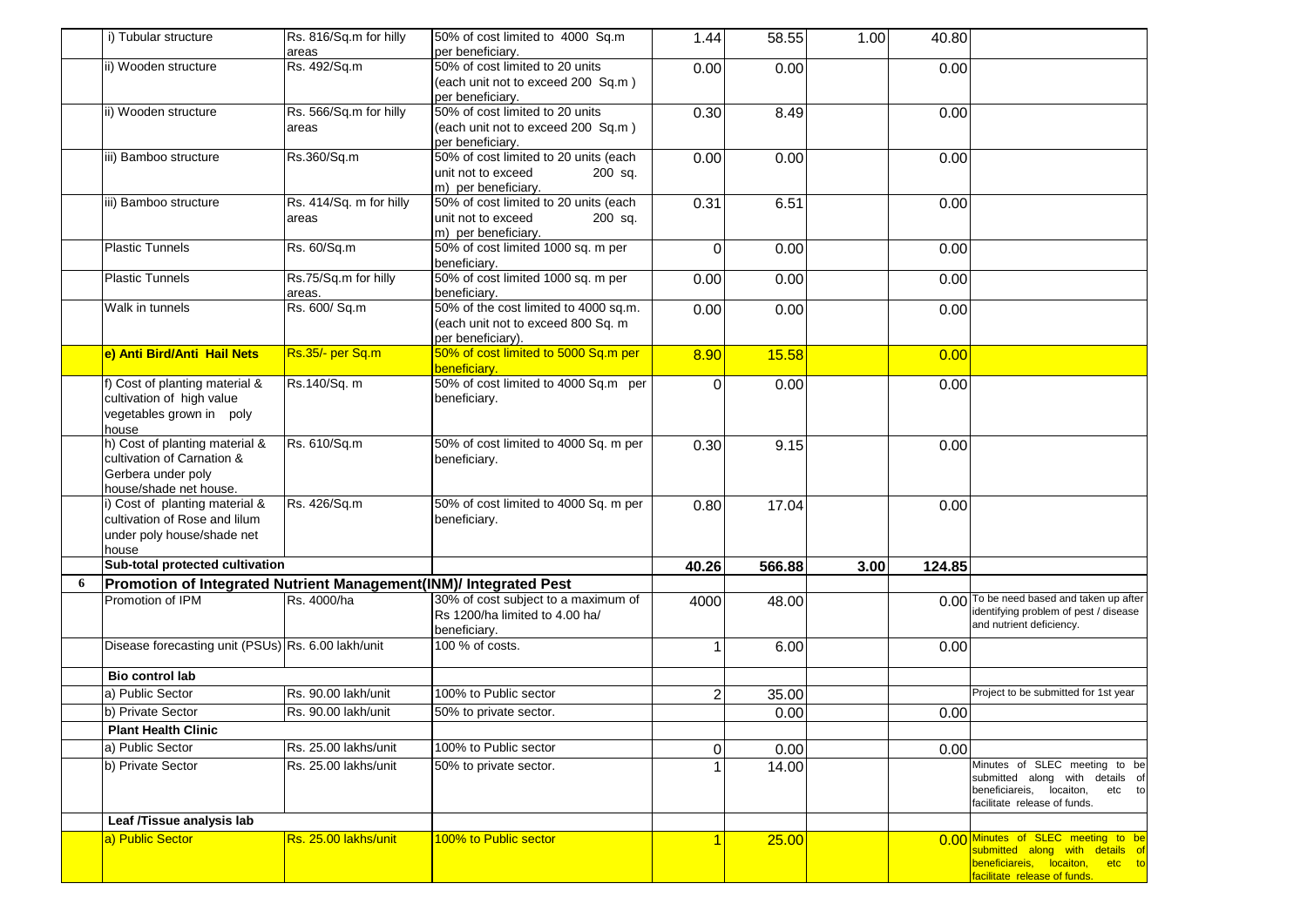|                | b) Private Sector                                                                                 | Rs. 25.00 lakhs/unit                                          | 50% to private sector.                                                                                                                                                                                                                                                                            |                |        |              |        |                                                                                              |
|----------------|---------------------------------------------------------------------------------------------------|---------------------------------------------------------------|---------------------------------------------------------------------------------------------------------------------------------------------------------------------------------------------------------------------------------------------------------------------------------------------------|----------------|--------|--------------|--------|----------------------------------------------------------------------------------------------|
|                | Sub-total INM / IPM                                                                               |                                                               |                                                                                                                                                                                                                                                                                                   | 4005           | 128.00 | $\mathbf{0}$ | 0.00   |                                                                                              |
| $\overline{7}$ | <b>Adoption Organic Farming</b>                                                                   |                                                               |                                                                                                                                                                                                                                                                                                   |                |        |              |        |                                                                                              |
|                | (i) Adoption of Organic<br>Farming. 1st Year (ha)                                                 | Rs. 20,000/ha                                                 | 50% of cost limited to Rs.10000/ha for<br>a maximum area of 4 ha. per<br>beneficiary, spread over a period of 3<br>years involving an assistance of<br>Rs.4000/- in first year and Rs.3000/-<br>each in second & third year. The<br>programme to be linked with<br>certification.                 | 500            | 20.00  |              |        | 0.00 Project to be submitted                                                                 |
|                | (ii) Organic Certification (no)                                                                   |                                                               |                                                                                                                                                                                                                                                                                                   |                |        |              |        |                                                                                              |
|                | 1st Year (ha)                                                                                     | Project based                                                 | Rs. 5 lakh for a cluster of 50 ha which<br>will include Rs.1.50 lakh in first year,<br>Rs. 1.50 lakh in second year and Rs.<br>2.00 lakh in third year.                                                                                                                                           |                | 10.50  |              |        | 0.00 Project to be submitted                                                                 |
|                | iii) Vermi compost Units /organic input production unit                                           |                                                               |                                                                                                                                                                                                                                                                                                   |                |        |              |        |                                                                                              |
|                | i) Vermi compost Units                                                                            | Rs.1,00,000/ unit for<br>permanent structure and<br>Vermibed. | 50% of cost conforming to the size of<br>the unit of 30'x8'x2.5' dimension of<br>Rs. 16.000/unit for HDPE opermanent structure to be<br>administered on pro-rata basis. 50% of<br>cost conforming to the size of 96 cft<br>(12'x4'x2') and IS 15907:2010 to be<br>administered on pro-rata basis. | 664            | 332.00 | 275          |        | 137.50 Designs para meter of HDPE beds<br>will conformer to BIS standards (IS<br>15907:2010) |
|                | ii) HDPE Vermibeds                                                                                | do                                                            | do                                                                                                                                                                                                                                                                                                | 65             | 5.20   |              | 0.00   |                                                                                              |
|                | Sub-total                                                                                         |                                                               |                                                                                                                                                                                                                                                                                                   | 500.00         | 367.70 | 0.00         | 137.50 |                                                                                              |
|                | <b>Certification for Good</b><br>Agricultural Practices (GAP),<br><b>Including infrastructure</b> | Rs. 10,000/ha                                                 | 50% of the cost for maximum of<br>4ha/beneficiary.                                                                                                                                                                                                                                                | $\Omega$       | 0.00   |              | 0.00   |                                                                                              |
|                | <b>Centre of Excellence for</b><br><b>Horticulture</b>                                            | Rs.1000.00 lakh/ centre                                       | 100% of cost to public sector. This<br>can be established through bi-<br>lateral co-operation also.                                                                                                                                                                                               | $\overline{2}$ | 150.00 |              |        | Project to be submitted for 1st year                                                         |
| 8              | Pollination support through beekeeping                                                            |                                                               |                                                                                                                                                                                                                                                                                                   |                |        |              |        |                                                                                              |
|                | Production of nucleus stock<br>(Public sector)                                                    | Rs. 20.00 lakh                                                | 100% of the cost.                                                                                                                                                                                                                                                                                 | $\Omega$       | 0.00   |              | 0.00   |                                                                                              |
|                | Production of bee colonies<br>by bee breeder                                                      | Rs. 10.00 lakh                                                | 40% of cost for producing min. of 2000<br>colonies / year                                                                                                                                                                                                                                         | 3              | 12.00  |              | 0.00   |                                                                                              |
|                | Honey bee colony                                                                                  | Rs.2000/colony of 8<br>frames                                 | 40% of cost limited to 50 colonies /<br>beneficiarv.                                                                                                                                                                                                                                              | 4670           | 37.36  | 2047         | 16.38  |                                                                                              |
|                | <b>Hives</b>                                                                                      | Rs 2000/ per hive.                                            | 40% of cost limited to 50 colonies /<br>beneficiary.                                                                                                                                                                                                                                              | 4670           | 37.36  | 2047         | 16.38  |                                                                                              |
|                | Equipment including honey<br>extractor (4 frame), food grade<br>container (30 kg), net, etc.      | Rs. 20,000/set                                                | 40% of the cost limited to one set per<br>beneficiary.                                                                                                                                                                                                                                            | 30             | 2.40   |              | 0.00   |                                                                                              |
|                | Sub-total                                                                                         |                                                               |                                                                                                                                                                                                                                                                                                   | 4470           | 89.12  |              | 32.75  |                                                                                              |
| $\mathbf Q$    | <b>Horticulture Mechanization</b>                                                                 |                                                               |                                                                                                                                                                                                                                                                                                   |                |        |              |        |                                                                                              |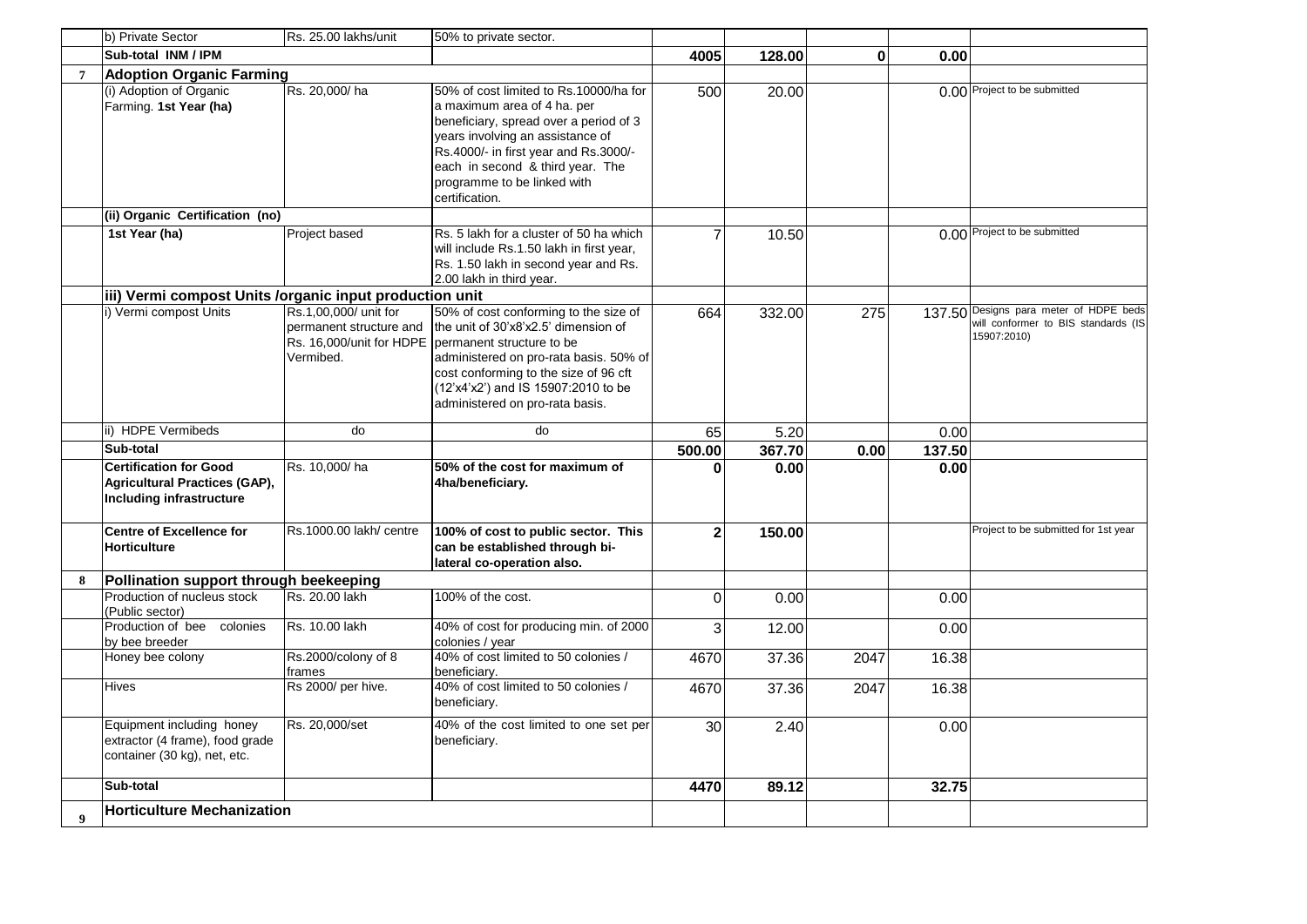|    | i) Tractor (upto 20 PTO HP)                                                                 | 3.00 lakh/unit                                             | 25% of cost, subject to a maximum of<br>Rs. 0.75 lakh/unit for general category<br>farmers, and in the case if SC, ST,<br>Small & Marginal famers, women<br>farmers and beneficiaries in NE states,<br>35% of cost, subject to a maximum of<br>Rs. 1.00 lakh per unit. | 100          | 75.00  |             | 0.00  |                         |
|----|---------------------------------------------------------------------------------------------|------------------------------------------------------------|------------------------------------------------------------------------------------------------------------------------------------------------------------------------------------------------------------------------------------------------------------------------|--------------|--------|-------------|-------|-------------------------|
|    | ii) Power Tiller                                                                            |                                                            |                                                                                                                                                                                                                                                                        |              |        |             |       |                         |
|    | a) Power tiller (below 8 BHP)                                                               | 1.00 lakh per unit                                         | Subject to a maximum of Rs.0.40<br>lakh/unit for general category farmers,<br>and in the case if SC, ST, Small &<br>Marginal farmers, women farmers and<br>beneficiaries in NE states, subject of a<br>maximum of Rs. 0.50 lakh/unit.                                  | $\Omega$     | 0.00   |             | 0.00  |                         |
|    | b) Power tiller (8 BHP & above)                                                             | 1.50 lakh per unit                                         | Subject to a maximum of Rs.0.60<br>lakh/unit for general category farmers,<br>and in the case if SC, ST, Small &<br>Marginal farmers, women farmers and<br>beneficiaries in NE states, subject of a<br>maximum of Rs. 0.75 lakh/unit.                                  | 30           | 18.00  |             | 0.00  |                         |
|    | iv) Self-propelled Horticulture<br>Machinery                                                | 2.50 lakh per unit                                         | Subject to a maximum of Rs. 1.00<br>lakh/unit for general category farmers,<br>and in the case if SC, ST, Small &<br>Marginal farmers, women farmers and<br>beneficiaries in NE states, subject of a<br>maximum of Rs. 1.25 lakh/unit.                                 | 240          | 300.00 |             |       | 0.00 HMNEH state        |
|    | Sub-total                                                                                   |                                                            |                                                                                                                                                                                                                                                                        | 370          | 393.00 | $\mathbf 0$ | 0.00  |                         |
|    | <b>Technology Dissemination</b><br>through demonstration/ Front<br>Line Demonstration (FLD) | Rs. 25.00 lakh                                             | 75 % of cost in farmers' field and<br>100% of cost in farms belonging to<br>Public Sector, SAUs etc. No change                                                                                                                                                         | <sup>0</sup> | 0.00   |             | 0.00  |                         |
| 10 | Human Resource Development (HRD)                                                            |                                                            |                                                                                                                                                                                                                                                                        |              |        |             |       |                         |
|    | HRD for Supervisors &<br>Entrepreneurs                                                      | Rs. 20.00 lakh / unit                                      | 100% of the cost in first year. In<br>subsequent years, cost of<br>infrastructure not to be claimed.                                                                                                                                                                   | 2            | 30.00  |             |       |                         |
|    | <b>HRD</b> for Gardeners                                                                    | Rs. 15.00 lakh / unit                                      | 100% of the cost.                                                                                                                                                                                                                                                      | $\mathbf 0$  | 0.00   | $\mathbf 0$ | 0.00  |                         |
|    |                                                                                             | <b>Training of farmers</b>                                 |                                                                                                                                                                                                                                                                        |              |        |             |       |                         |
|    | Within the State                                                                            | Rs. 1000/day per farmer<br>including transport             | 100% of the cost.                                                                                                                                                                                                                                                      | 5000         | 50.00  | 1000        | 10.00 |                         |
|    | Outside the state                                                                           | Project based as per<br>actual.                            | 100% of the cost.                                                                                                                                                                                                                                                      | $\mathbf 0$  | 20.00  | 0           |       | Project to be submitted |
|    |                                                                                             | (e) Exposure visit of farmers                              |                                                                                                                                                                                                                                                                        |              |        |             |       |                         |
|    | Outside the State                                                                           | Project based as per<br>actual.                            | 100% of the cost.                                                                                                                                                                                                                                                      | $\Omega$     | 30.00  | 0           |       |                         |
|    | Within the State                                                                            | Rs. 600/day per farmer<br>including transport              | 100% of the cost.                                                                                                                                                                                                                                                      | 2600         | 15.60  | 1000        | 6.00  |                         |
|    |                                                                                             |                                                            | Training / study tour of technical staff/ field functionaries                                                                                                                                                                                                          |              |        |             |       |                         |
|    | Within the State                                                                            | Rs.300/day per<br>participant plus TA/DA,<br>as admissible | 100% of the cost.                                                                                                                                                                                                                                                      | 300          | 3.90   |             | 0.00  |                         |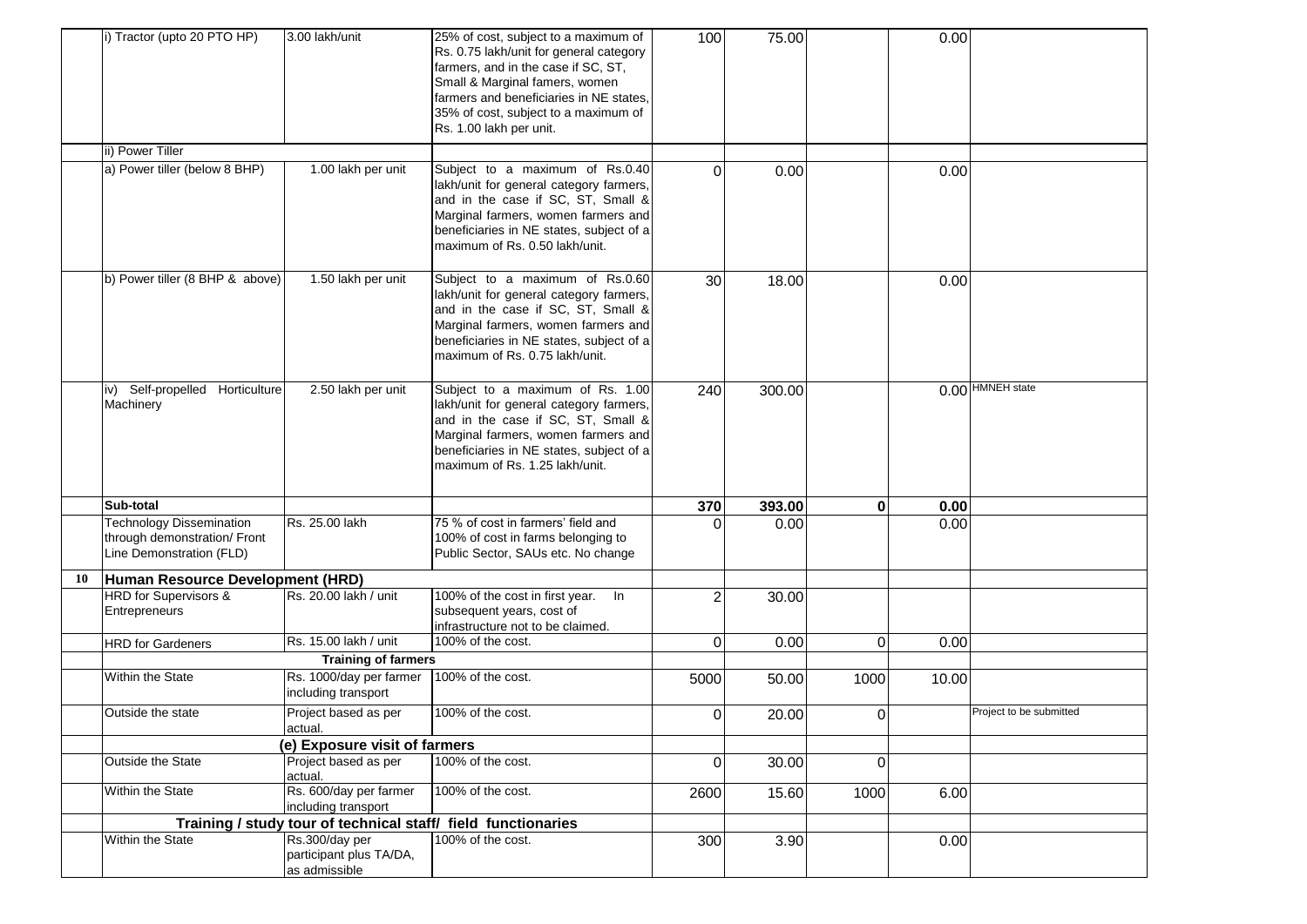|    | Study tour to progressive<br>States/ units (group of                                                                                                                   | Rs.800/day per<br>participant plus TA/DA,                                                                                                 | 100% of the cost.                                                                                                                                                                                         | 500            | 14.00  | 50           | 1.40  |                                                                                                                                          |
|----|------------------------------------------------------------------------------------------------------------------------------------------------------------------------|-------------------------------------------------------------------------------------------------------------------------------------------|-----------------------------------------------------------------------------------------------------------------------------------------------------------------------------------------------------------|----------------|--------|--------------|-------|------------------------------------------------------------------------------------------------------------------------------------------|
|    | minimum 5 participants)                                                                                                                                                | as admissible                                                                                                                             |                                                                                                                                                                                                           |                |        |              |       |                                                                                                                                          |
|    | Outside India                                                                                                                                                          |                                                                                                                                           | Rs. 6.00 lakh / participant 100% of the cost on actual basis.                                                                                                                                             | 3              | 18.00  |              |       | 0.00 Project to be submitted                                                                                                             |
|    | Sub-total                                                                                                                                                              |                                                                                                                                           |                                                                                                                                                                                                           | 8405           | 181.50 | 2050         | 17.40 |                                                                                                                                          |
| 11 |                                                                                                                                                                        | <b>INTEGRATED POST HARVEST MANAGEMENT</b>                                                                                                 |                                                                                                                                                                                                           |                |        |              |       |                                                                                                                                          |
|    | <b>Pack house / On farm</b><br>collection & storage unit                                                                                                               | Rs. 4.00 lakh/unit with<br>size of 9Mx6M                                                                                                  | 50% of the capital cost.                                                                                                                                                                                  | 130            | 260.00 |              |       | 0.00 Minutes of SLEC meeting to be<br>submitted along with details of<br>beneficiareis, locaiton, etc to<br>facilitate release of funds. |
|    | Sub-total                                                                                                                                                              |                                                                                                                                           |                                                                                                                                                                                                           | 130            | 260.00 | $\mathbf{0}$ | 0.00  |                                                                                                                                          |
| 12 |                                                                                                                                                                        |                                                                                                                                           | ESTABLISHMENT OF MARKETING INFRASTRUCTURE FOR HORTICULTURAL                                                                                                                                               |                |        |              |       |                                                                                                                                          |
|    |                                                                                                                                                                        | <b>PRODUCE</b>                                                                                                                            |                                                                                                                                                                                                           |                |        |              |       |                                                                                                                                          |
|    | Terminal markets                                                                                                                                                       |                                                                                                                                           | Rs. 150.00 crore/ project 25% to 40% (limited to Rs.50.00 crore)<br>as Public-Private Partnership mode<br>through competitive bidding, in<br>accordance with operational guidelines<br>issued separately. |                | 93.25  |              |       | Project to be submitted. For 1st year                                                                                                    |
|    | Rural Markets/ Apni<br>mandies/Direct markets                                                                                                                          | Rs. 25.00 lakh                                                                                                                            | Credit linked back-ended subsidy @<br>40% of the capital cost of project in<br>general areas and 55% in case of Hilly<br>& Scheduled areas, per beneficiary.                                              | $\overline{9}$ | 123.75 |              |       | 0.00 Include satellite markets, commited<br>liabilities of 2013-14. Project to be<br>submitted.                                          |
|    | Retail Markets/ outlets<br>(environmentally controlled)                                                                                                                | Rs. 15.00 lakh /unit                                                                                                                      | Credit linked back-ended subsidy @<br>35% of the capital cost of project in<br>general areas and 50% in case of Hilly<br>& Scheduled areas, per beneficiary.                                              | 6              | 45.00  |              |       | 0.00 Project to be submitted                                                                                                             |
|    | Sub-total                                                                                                                                                              |                                                                                                                                           |                                                                                                                                                                                                           | 16.00          | 262.00 | 0.00         | 0.00  |                                                                                                                                          |
|    | <b>FOOD PROCESSING</b>                                                                                                                                                 |                                                                                                                                           |                                                                                                                                                                                                           |                |        |              |       |                                                                                                                                          |
|    | Food processing units                                                                                                                                                  | Rs. 800 lakh/unit                                                                                                                         | Credit linked back ended capital<br>investment assistance of 50% of cost<br>in the States of J&K, Himachal and<br>Uttarakhand                                                                             | 14.00          | 800.00 |              |       | Project to be submitted. Including<br>pending liabilities for 2013-14.                                                                   |
|    | Sub-total                                                                                                                                                              |                                                                                                                                           |                                                                                                                                                                                                           | 14.00          | 800.00 | 0.00         | 0.00  |                                                                                                                                          |
|    | <b>SPECIAL INTERVENTIONS</b>                                                                                                                                           |                                                                                                                                           |                                                                                                                                                                                                           |                |        |              |       |                                                                                                                                          |
|    | Innovative interventions not<br>covered under any GOI<br>schemes                                                                                                       | 10% of outlay                                                                                                                             | 50% of cost, based on project<br>proposal.                                                                                                                                                                | 0.00           |        | 0.00         |       |                                                                                                                                          |
|    | Tackling of emergent<br>/unforeseen requirements of<br><b>SHMs</b>                                                                                                     | Rs.20.00 lakh                                                                                                                             | 50% of cost, based on project<br>proposal.                                                                                                                                                                | 0.00           | 20.00  | 0.00         |       |                                                                                                                                          |
|    | Sub-total                                                                                                                                                              |                                                                                                                                           |                                                                                                                                                                                                           | 0.00           | 20.00  | 0.00         | 0.00  |                                                                                                                                          |
| 13 |                                                                                                                                                                        | <b>Mission Management</b>                                                                                                                 |                                                                                                                                                                                                           |                |        |              |       |                                                                                                                                          |
|    | State & Districts Mission<br><b>Offices and implementing</b><br>agencies for administrative<br>expenses, project, preparation,<br>computerization, contingency<br>etc. | 5% of total annual<br>expenditure on the basis<br>of appraised needs to<br>State Horticulture Mission<br>(SHM) / implementing<br>Agencies | 100% assistance.                                                                                                                                                                                          |                | 73.90  |              | 75.00 |                                                                                                                                          |